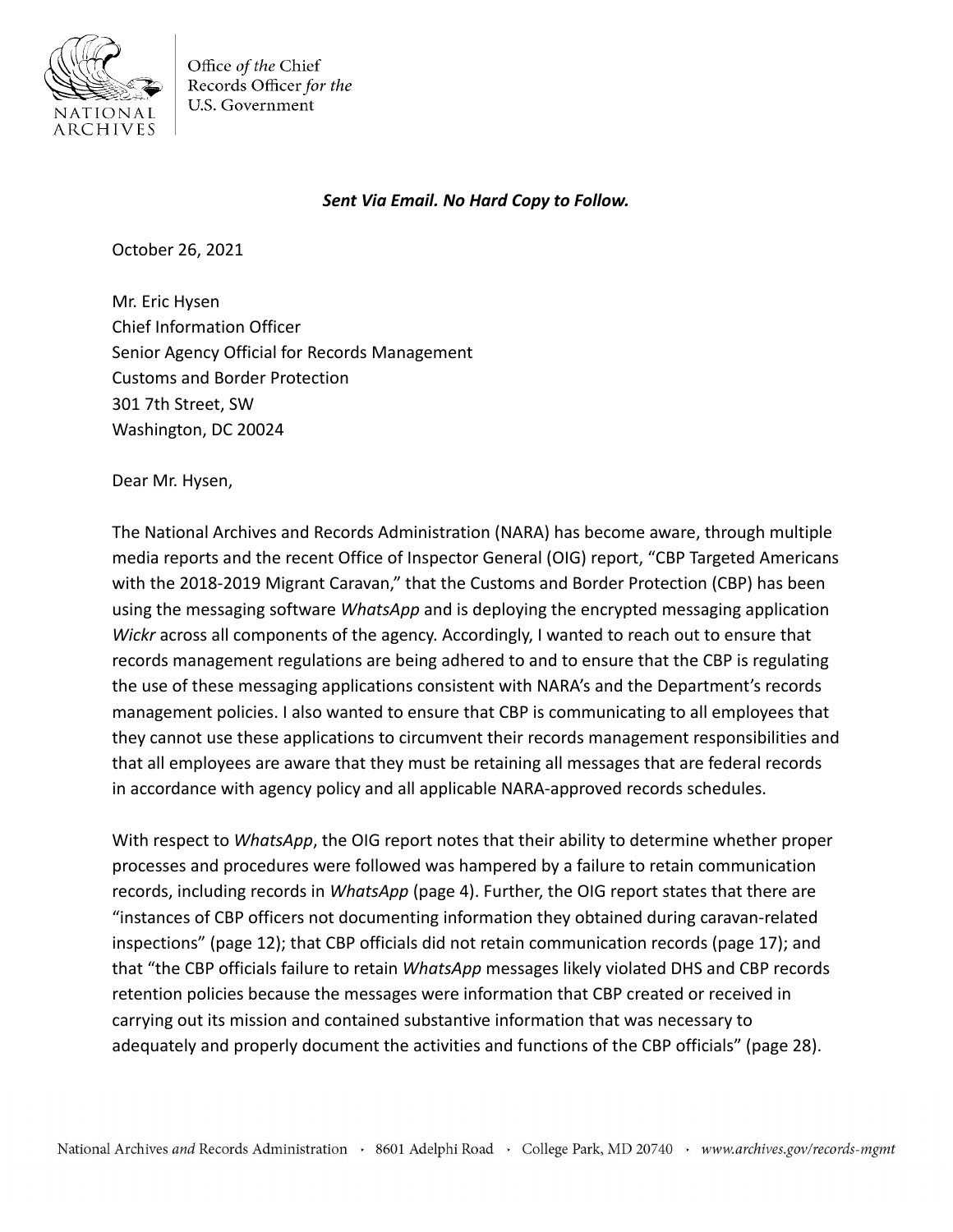Additionally, the OIG report found that during this operation, it is not even clear if CBP policies permit the use of *WhatsApp*.

With respect to *Wickr*, NARA is concerned about the use of this messaging application as it has the capability to auto-delete messages after a specified period of time has passed. In light of the information in the OIG report, NARA is concerned about agency-wide deployment of a messaging application that has this functionality without appropriate policies and procedures governing its use.

DHS employees using these applications without complying with established recordkeeping requirements expose the Department to the risk of potential unauthorized destruction of records. As a reminder, all actual or impending instances of unauthorized disposition must be reported to NARA per the requirements in 36 CFR Part 1230.

In accordance with 36 CFR Part 1230.14, CBP must respond to this letter with a report documenting the unauthorized disposition of the federal records that were identified in the OIG report. At a minimum, this report must include a complete description of the records with volume and dates if known; description of the office maintaining the records; a statement of the exact circumstances surrounding the removal, defacing, alteration, or destruction of records; a statement of the safeguards established to prevent further loss of documentation; and details of the actions taken to salvage, retrieve, or reconstruct the records. This report must also include any records management corrective actions that CBP will be required to implement as a result of the OIG investigation.

Additionally, please include in your report any documentation in the form of policies, training, approved records schedules or other resources CBP has established to mitigate the records management risk associated with the improper use of *Wickr, WhatsApp*, or similar messaging applications.

Please provide your report within 30 days of the date of this letter. I appreciate your attention to this important matter. If you have any questions or wish to discuss further, please contact me at [laurence.brewer@nara.gov.](mailto:laurence.brewer@nara.gov)